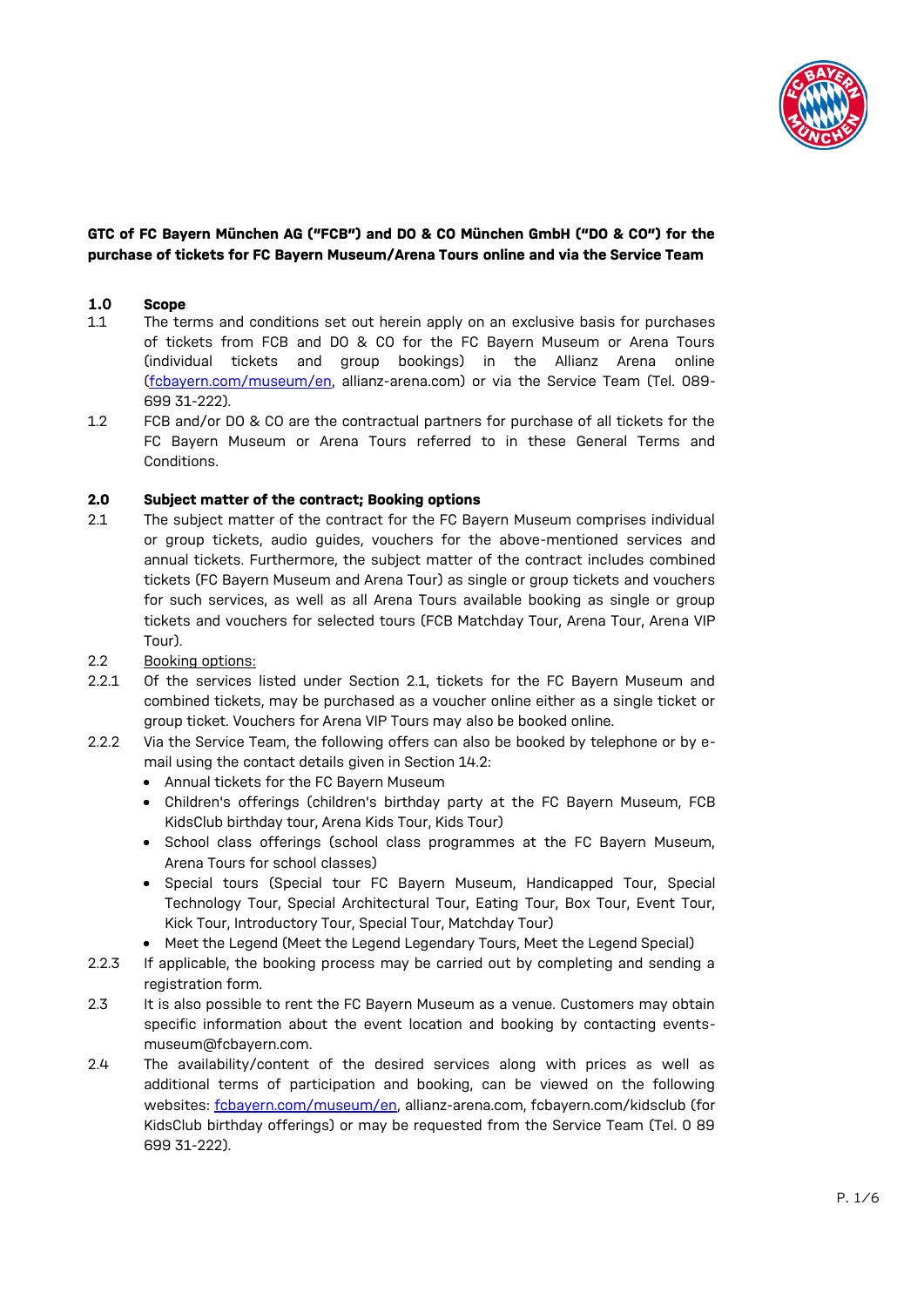

## **3.0 Contract conclusion; Written form; Ticket form**

3.1 A contract is concluded upon confirmation of the booking by FCB and/or DO & CO. All offers and declarations of acceptance, amendments and other subsidiary agreements and arrangements made before or at the time of contract conclusion must be in writing or in text form to be legally effective.

All offers and declarations of acceptance, amendments and other subsidiary agreements and arrangements made before or at the time of contract conclusion must be in writing or in text form to be legally effective.

- 3.2 Customers will receive their ticket either as a Print@Home form or on a will-call basis at the ticket office located in the FC Bayern Museum foyer. Print@Home document must be printed in DIN A4 format. One printout must be made per ticket ordered. Annual tickets for the FC Bayern Museum cannot be issued as a Print@Home document. Annual tickets for the FC Bayern Museum are generally available for pick-up at the ticket offices in the museum foyer. Tickets may be sent by post in exceptional cases.
- 3.3 Tickets may not be returned. No refund will be provided in the event of loss.

## **4.0 Change in number of participants; Cancellation**

- 4.1 In the case of group tickets, FCB is entitled to calculate the number of booked participants even if the number of participants who actually attend is less than the number booked. If the number of participants actually attending the event differs by more than 10% from the number of participants booked, FCB cannot guarantee that all participants who appear at the event will be able to participate in the booked event. This applies to all guided tours/Arena Tours and other offerings of the FC Bayern Museum.
- 4.2 Customers are entitled to cancel the contract up to eight business days before the agreed date. Cancellation is free of charge if notice of cancellation is received more than seven business days before the agreed date. As of the seventh business day, or in the event of later receipt, FCB is entitled to charge cancellation fees amounting to 100% of the contract amount. Notice of cancellation must be sent to the FCB or its service team in text form; see contact details under Section 12.1.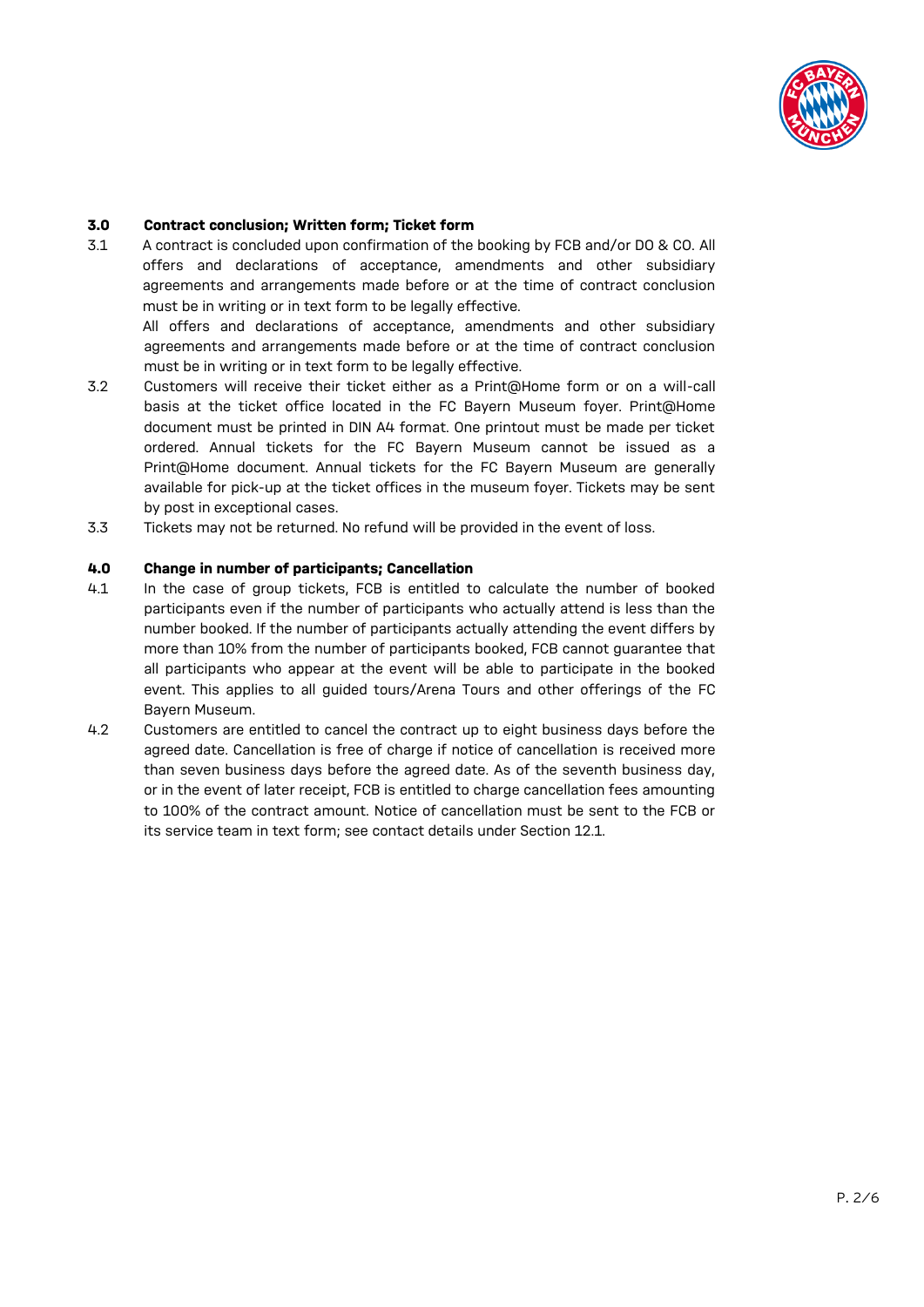

## **5.0 Prices; Payment, SEPA; Complaints; Discounts**

- 5.1 Prices and discounts valid at the time of booking as stated on the websites [fcbayern.com/museum/en,](https://fcbayern.com/museum/de) allianz-arena.com and fcbayern.com/kidsclub, are decisive. Discounts are only valid in connection with verification of entitlement to the corresponding reduction.
- 5.2 Orders will be processed upon prepayment by Visa-, Mastercard and American Express or via direct debit (limited to SEPA bank details). If an order cannot be placed due to direct debit that is refused or insufficient credit card coverage, FCB or DO & CO is entitled to cancel the order without replacement or to electronically block the corresponding tickets. We expressly reserve the right to assert claims for damages in such cases.

Payment may be made on site (before the start of the guided tour) in exceptional cases. Payment can be made in cash, by EC or credit card at the ticket office located in the foyer of the FC Bayern Museum. Valid identification must be presented in order to pay by card.

- 5.3 The following shall apply in the event that payment by SEPA Direct Debit has been agreed and the customer has issued a corresponding direct debit mandate to FCB: As a rule, FCB will provide notice of a pending direct debit together with the invoice (or by another communication channel agreed with the customer) at least one calendar day before the due date of the direct debit (pre-notification). The debit will be made on the due date stated on the payment request (invoice); no separate prenotification will be sent. The authorized debit will be debited based on the due date on the respective payment request. The due date will be postponed to the next following banking day if the due date falls on a weekend or public holiday. The prenotification will be sent to the customer in the case of purchases with a different account holder. The customer undertakes to inform the account holder about the pending direct debit.
- 5.4 Customer are obliged to check the tickets after receipt for accuracy with regard to number, price and date. Customer must submit complaints about tickets that contain errors without undue delay (within three working days) after receipt of the document in writing by e-mail, fax or by post addressed to the contact addresses listed in Section 12.1. The postmark or the transmission protocol of the e-mail or fax is decisive for compliance with the complaint deadline. There is no right to demand return or reorder of the ticket concerned after the end of the complaint period.
- 5.5 Admission to the FC Bayern Museum and/or Arena Tour may be denied if the printing on the tickets (location, barcode, QR Code, serial number(s), shopping basket or customer identification) has been manipulated and/or damaged or if the barcode/QR Code has already been entered in the electronic access system, unless FCB or DO & CO is responsible.

## **6.0 Use and resale of tickets; Contractual penalty**

- 6.1 FCB may restrict the transfer of tickets for security reasons and to prevent the resale of tickets at excessive prices.
- 6.2 Customers undertake and expressly warrant that tickets will be purchased and used exclusively for private purposes. Purchases as part of a trade or business for resale (e.g., for profit) are prohibited.
- 6.3 If FCB discovers that a customer has violated provisions of Section 6.2, FCB may block the relevant tickets and deny the customer/ticket holder access to the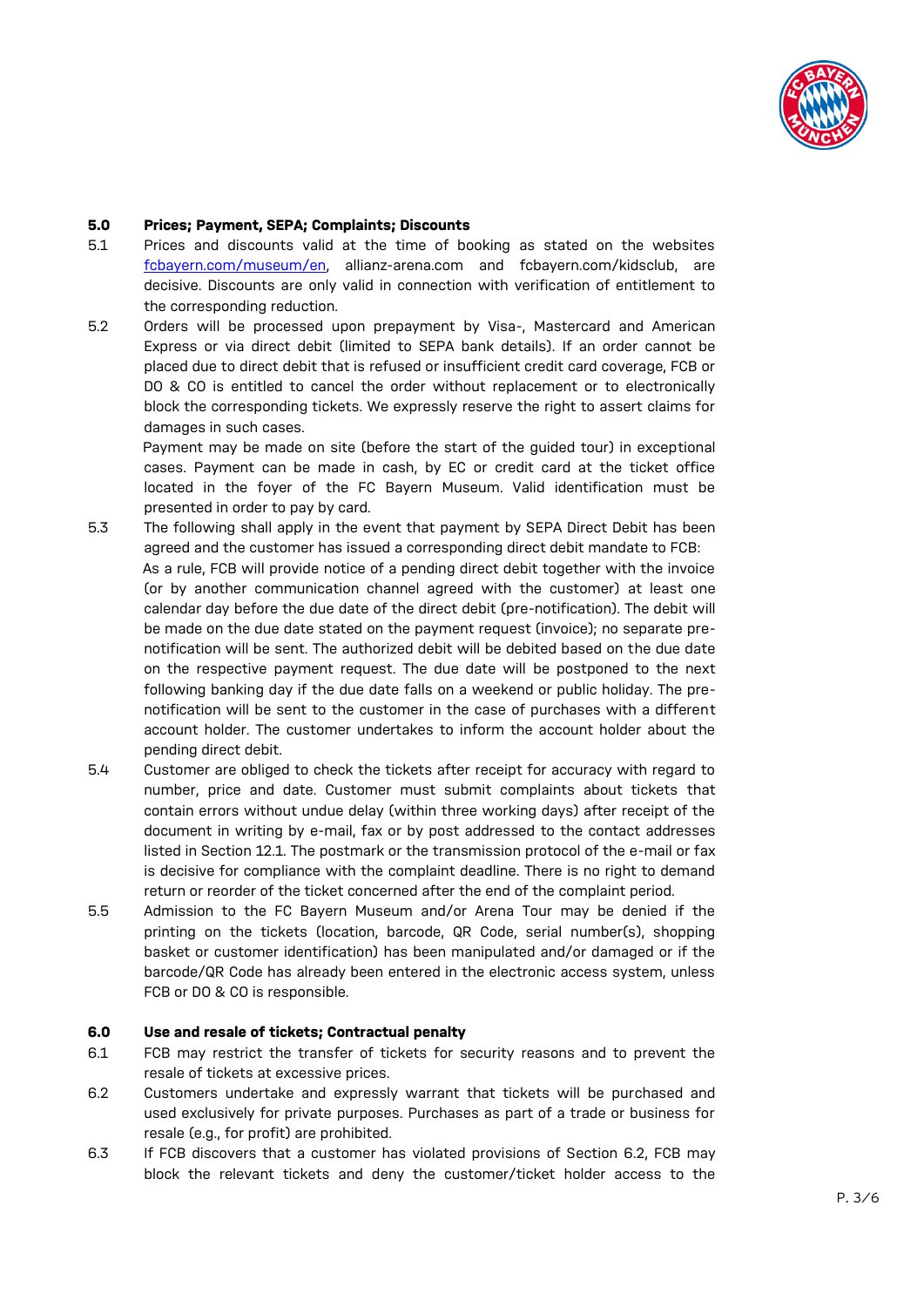

stadium or expel them from the stadium without compensation, refuse future sales of tickets of any kind to the customer or issue a ban on entering the stadium.

## **7.0 Warranty**

7.1 Some dates are excluded from sale on FC Bayern Online Ticketing on a provisional basis due to the fact that the Deutsche Fußball Liga GmbH ("DFL"), UEFA and/or the DFB announce exact match days on short notice. Blocked dates are released for sale and the relevant match days are updated for potential sales as soon as the final match day has been announced by the associations referred to above. In addition, a variety of events may be held in the Allianz Arena, which may result in the temporary blocking or cancellation of Arena Tours or the closure of the FC Bayern Museum.

Consequently, FCB and/or DO & CO reserve the right to reject confirmed bookings or to cancel previously-booked tours if the tour is not possible on the desired date due to a football match, other major event or other circumstances which make it impossible to provide the respective service. FCB and/or DO & CO will primarily endeavour to offer the customer a new date for the cancelled tour, if desired, in a timely manner.

Customers are required to ensure that they have provided FCB and/or DO & CO a current e-mail address at which the customer may be informed in a timely manner.

7.2 Ticket are generally valid for admission to the FC Bayern Museum on the respective day of visit at the specified admission time or for the Arena Tour at the specified start time. Participants in an Arena Tour must arrive at the designated starting point at least 15 minutes before the start of the booked tour. The right to the Arena Tour lapses upon a failure to appear or a delay in appearance; tour costs will not be refunded.

If admission to the FC Bayern Museum or the Arena Tour is not possible on the tour date due to match days in the Allianz Arena having been scheduled at a later point, or due to other grounds for which the FC Bayern Museum and/or DO & CO is not responsible, the respective ticket remains valid for one year from the booked date (see ticket imprint). This warranty is offered as a courtesy by FCB or DO & CO and does not grant any legal rights. There is no claim to performance if, in addition, it is not possible to offer tours, events and other offerings organised by FCB and/or DO & CO for reasons for which FCB and/or DO & CO is not responsible.

7.3 Annual tickets for the FC Bayern Museum are personal and non-transferable. They are valid for an unlimited number of admissions to the FC Bayern Museum within the validity period printed on the card. There is no entitlement to an extension of the validity of the FC Bayern Museum annual ticket, or to financial compensation, if admission to the FC Bayern Museum is impossible on the day of the visit due to match days in the Allianz Arena that have been subsequently scheduled or for other reasons for which the FCB is not responsible. Annual tickets will not be accepted for return prior to their expiration. No compensation will be paid in the event of loss.

#### **8.0 Force majeure; Labour disputes**

In cases of force majeure or other unforeseeable events occurring at FCB or DO & CO or their suppliers, e.g. lawful strike or lockout, official orders, operational disruptions, etc., which temporarily prevent FCB or DO & CO from rendering the agreed service on the agreed date or within the agreed period through no fault of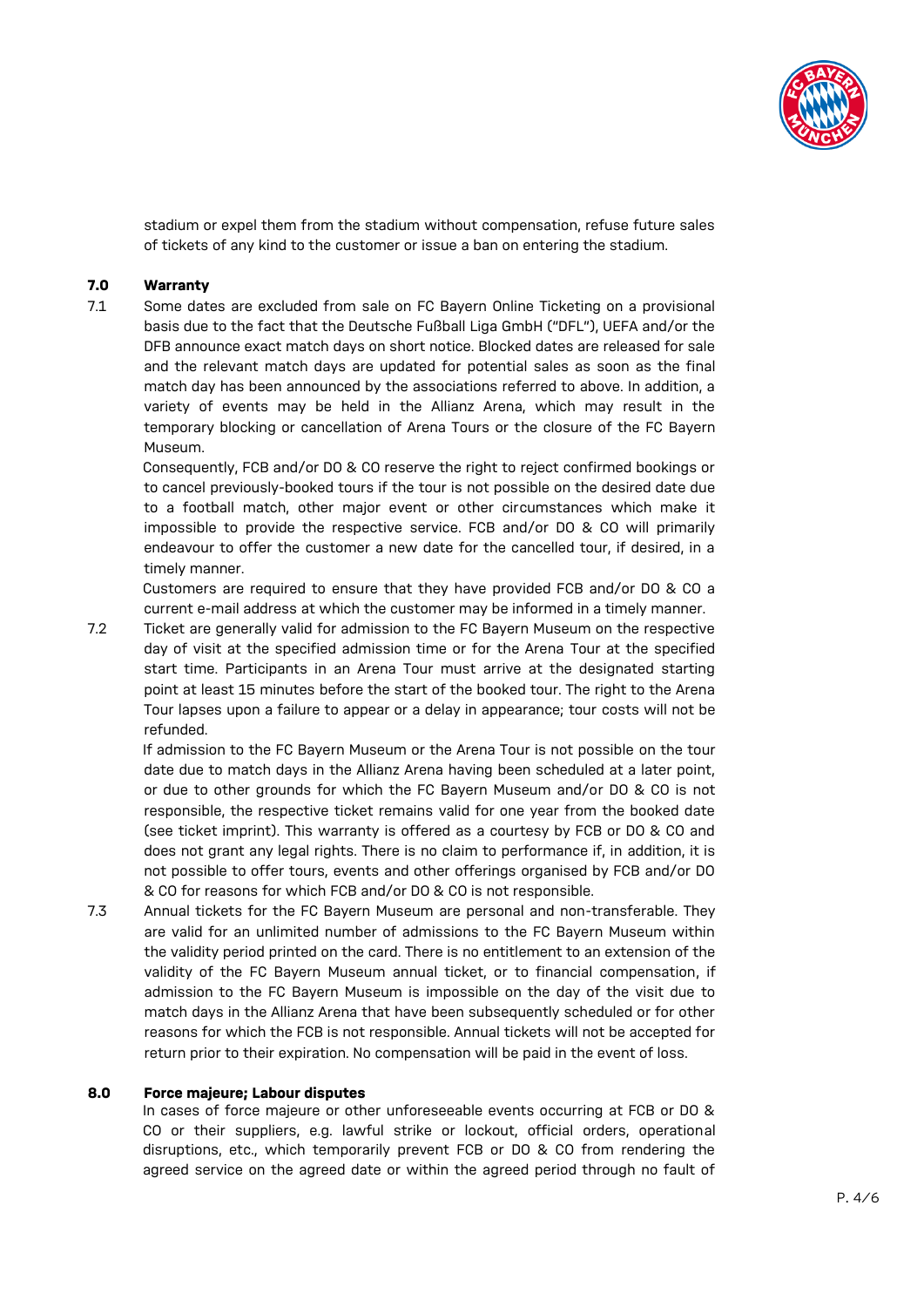

their own or no fault attributable to them, the respective dates or terms shall be extended by the duration of the disruptions in service caused by such circumstances. FCB or DO & CO shall be released from its obligation to perform or be entitled to withdraw from the contract if, as a result of such circumstances, performance becomes impossible or unreasonable in whole or in part. Both parties may withdraw from the contract if such impediments lead to a delay in performance of more than four months. This is without prejudice to statutory rights of withdrawal.

# **9.0 Data protection and credit check**

Protecting personal data is important to FCB. To the extent that FCB collects or processes personal data in the course of its activities, this is done exclusively in accordance with applicable provisions of data protection law, in particular the EU General Data Protection Regulation ("GDPR"). Additional information on data processing can be found in the FCB privacy policy at [www.fcbayern.com/datenschutz.](http://www.fcbayern.com/datenschutz) 

FCB / DO & CO shares address and creditworthiness data with credit bureaus in well-founded cases for purposes of performing credit checks. Service providers are only granted access to personal data necessary for the performance of the respective activity.

## **10.0 Stadium Rules and customer liability**

- 10.1 The provisions of the Allianz Arena München Stadion GmbH Stadium Rules must be observed. Instructions from the security service and personnel must be followed. The Stadium Rules, House Rules and other regulations for the Allianz Arena can be found under the following link: allianz-arena.com/de/spieltag/haus-undstadionordnung.
- 10.2 Customers must ensure that all participants in the service they have booked are physically capable of participating. For Arena Tours in particular you may suffer from vertigo and must be able to walk longer distances and uphill. In addition, care must be taken to ensure that participations wear suitable footwear.
- 10.3 Customers are liable for any and all soiling, damage to buildings or inventory or other damages culpably caused by participants in the service they have booked or by themselves.

# **11.0 Liability on the part of FCB and DO & CO**

11.1 FCB / DO & CO is liable without limitation in cases of intent and gross negligence. Liability on the part of FCB / DO & CO is limited to the losses characteristic of this type of contract that were foreseeable upon its formation in the case of the breach of a primary performance obligation, or an ancillary obligation the breach of which endangers the achievement of the contractual purpose or the satisfaction of which makes the proper performance of the contract possible and on the performance of which the customer is entitled to rely (hereinafter referred to as an "**essential ancillary obligation**"), on the basis of simple negligence. FCB / DO & CO shall not be liable for any breach of ancillary contractual obligations that do not comprise essential ancillary obligations, based on simple negligence.